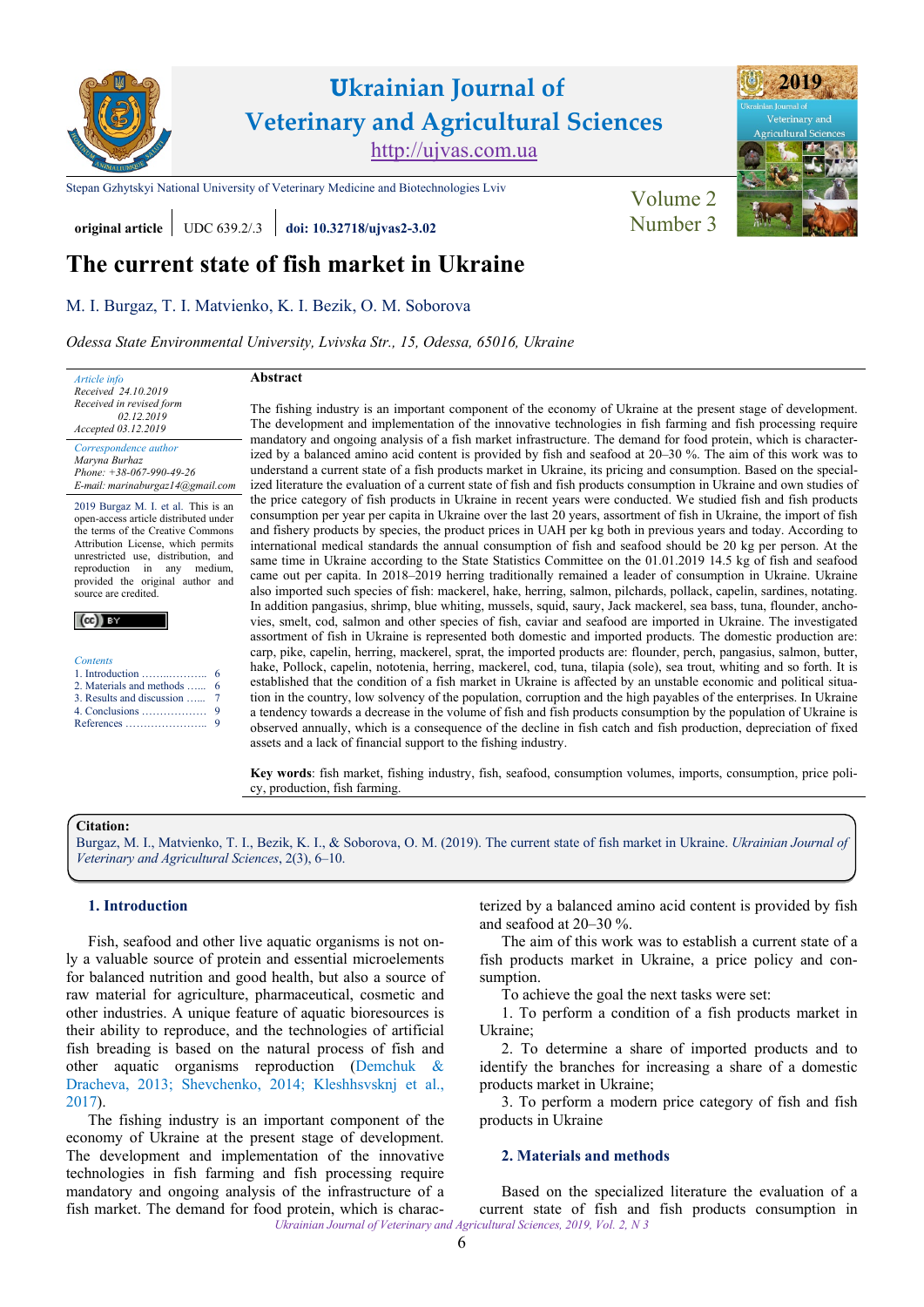<span id="page-1-0"></span>Ukraine and own studies of a price category of fish products in Ukraine in recent years were conducted.

## **3. Results and discussion**

The world fisheries are steadily increasing the production (catch) of fish, seafood and aquaculture products. The growth rate of world fish catch is ahead of the growth rate of the Earth's population, which characterizes the world fisheries as dynamically developing with inexhaustible growth potential.

The fisheries sector includes ocean and marine fisheries, inland water bodies, fisheries (aquaculture), fish processing agricultural enterprises, fish stocks reproduction and conservation organizations, marine fishing ports, scientific and educational institutions. Fish and fish products, valuable and often indispensable food, provides a human need primarily in proteins of animal origin, a wide range of vitamins, a variety of microelements and biologically active substances.

According to the international medical standards annual consumption of fish and seafood should be 20 kg per person. At the same time in Ukraine according to the State Statistics Committee there are only 14.5 kg of fish and seafood per person on the 01.01.2019 [\(Derzhavna sluzhba statystyky](#page-4-0) [Ukrainy](#page-4-0)). In turn in recent years there has been an increase in a level of the hydrobionts consumption (Fig. 1) ([Derzhavna sluzhba statystyky Ukrainy\)](#page-4-0).



**Fig. 1.** Consumption of fish and fishery products per year per capita, kg (according to the State Statistics Committee of Ukraine)

### **Table 1**

Fish consumption per capita in the world, (kg per year) \*

According to the State Statistics Committee of Ukraine in 2019, in Ukraine consumption of fish and fishery products per capita increased to 14.5 kilograms, which can be attributed to the increase in imports and a slight increase in the volume of own production in the certain branches of fisheries.

Between 2000 and 2019 consumption of fish and fishery products (per year per capita) varied from 8.4 in 2000 to 18.3 in 2009. Today consumption of fish and fishery products by the Ukrainians is 14.5 kg per year per capita. From 2001 to 2014 this figure was increasing, and in 2015 it dropped to 8.6 kilograms, which can be largely attributed to the decrease in imports of fish and fishery products to Ukraine. Since 2016 consumption of fish and fishery products by the Ukrainians has begun to increase. However the FAO recommended rate of fish consumption is 20 kg per capita per year. At the same time marine fish should be 75 % of a stated norm.

In almost all countries of the world consumption of fish and seafood is higher than in Ukraine (Table 1) [\(COFI:](#page-3-0)  [FT/XVI/2017/2, 2017\)](#page-3-0).

Table 1 shows consumption of fish per capita in the World with the exception of whales, seals and other marine mammals, and marine plants. The total values may differ from the sums of additions through rounding.

In the late nineteenth century 47 percent of global fish consumption was in Europe, the United States of America and Japan, but today a share of these countries decreased by about 20 percent.

In 2018–2019 herring traditionally remained the leader of consumption in Ukraine. Ukraine also imported such species of fish: mackerel, hake, herring, salmon, pilchards, pollack, capelin, sardines, notating ([Shevchenko, 2014\)](#page-4-0).

In addition pangasius, shrimp, blue whiting, mussels, squid, saury, Jack mackerel, sea bass, tuna, flounder, anchovies, smelt, cod, salmon and other species of fish, caviar and seafood are imported in Ukraine [\(Ahrarni novyny ta](#page-3-0)  [operatyvna statystyka\)](#page-3-0).

Today Ukraine imports about 90 % of the fish. This situation is due to a lack of a profile fleet, the processing industry, the quotas in international waters and poaching. In addition the cost of Ukrainian fish is higher than imported one. Therefore the products lose their competitiveness [\(Shevchenko, 2014](#page-4-0)).

|                              | 2014 | 2015 | 2016 | 2017 | $2026*$ | Changes to<br>2017 compared<br>to $2016$ | Changes by<br>2026 compared<br>to $2016$ |
|------------------------------|------|------|------|------|---------|------------------------------------------|------------------------------------------|
| Total fish<br>consumption    | 20.1 | 20.3 | 20.4 | 20.4 | 21.6    | 0.1                                      | 5.8                                      |
| From industrial<br>fisheries | 10.0 | 9.9  | 9.6  | 9.6  | 9.1     | $-0.8$                                   | $-4.9$                                   |
| Aquaculture<br>$-1$ $-1$     | 10.1 | 10.5 | 10.7 | 11.0 | 12.5    | 2.6                                      | 13.3                                     |

\* According to: COFI: FT / XVI / 2017/2 3

\* Source for 2026: FAO Fisheries Modeling in the OECD-FAO Agricultural Forecast for 2017–2026.

In General Ukraine imports fish and seafood from 60 countries.

Spain, Canada, UK, China, Vietnam and Argentina are the next.

Norway is a traditional leader in imports of fish in Ukraine. The USA is in the second place. Estonia, Latvia,

An assortment of fish in Ukraine is represented by both domestic and imported products:

*Ukrainian Journal of Veterinary and Agricultural Sciences, 2019, Vol. 2, N 3*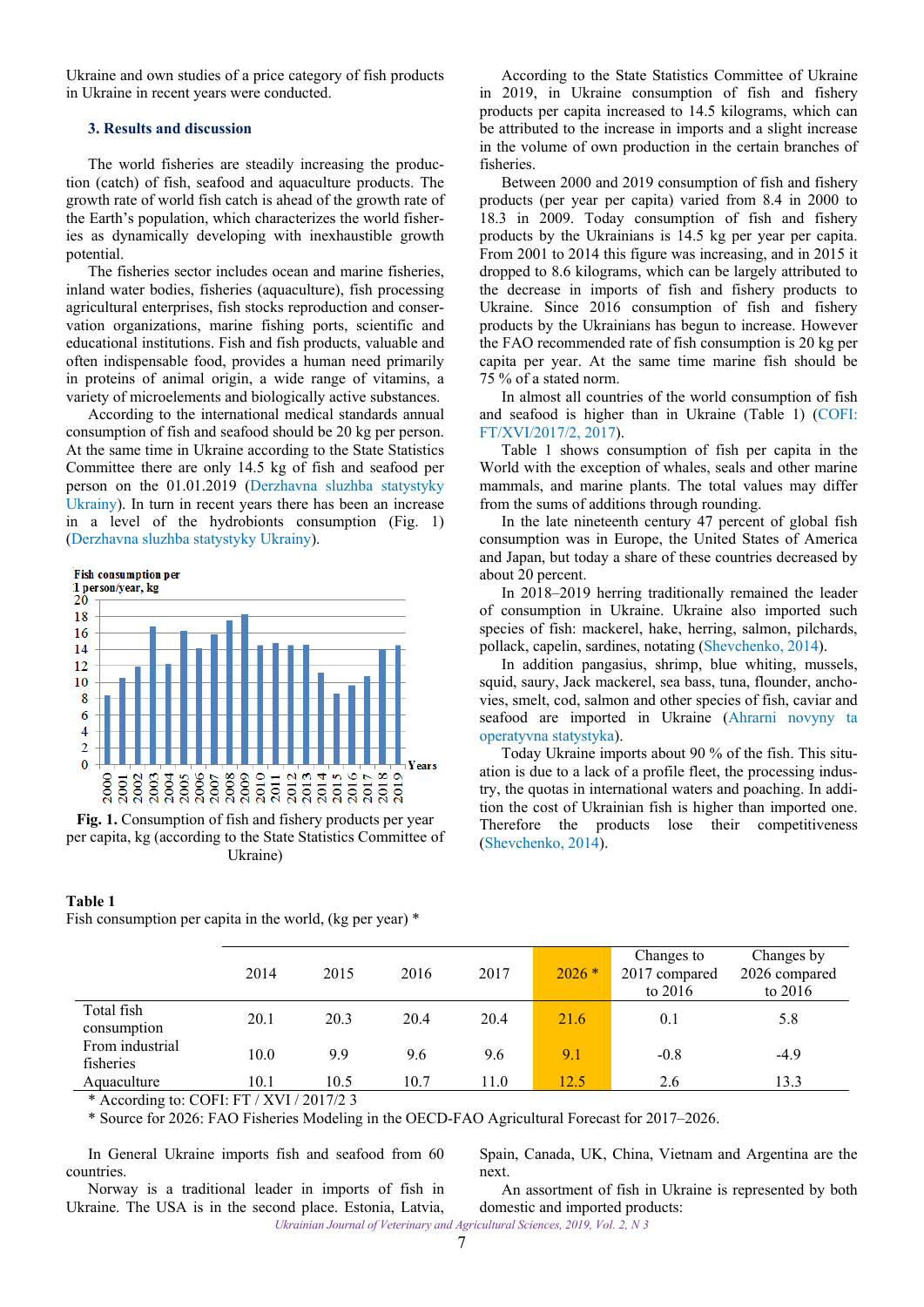‒ Domestic products: carp, pike, capelin, herring, mackerel, few.

‒ Imported products: flounder, perch, pangasius, salmon, butter, hake, Pollock, capelin, nototenia, herring, mackerel, cod, tuna, tilapia (sole), sea trout, hake, etc (Fig. 2).



## **Table 2**

Products prices in UAH per kg (2014 and 2019)

Considering the import by fish species it should be noted that the oceanic herring accounts for 56 %; mackerel – 13 %; sardine species  $-10$  %; pollock  $-5$  %. The other 16 % of the import are from such fish as salmon, several, capelin, whiting, hake and others. Atlantic herring and mackerel are imported to Ukraine from Norway. Sardines are also imported from Norway, the USA, Canada, Spain and Argentina. Sprat is mostly Baltic. Pollock and salmon are imported from Russia and Norway. France, Italy and China are the main importers of delicate fish species ([Stets,](#page-4-0) [2017](#page-4-0)).

Now the most popular types of domestic products include carp, pike, several, pelengas. Mackerel (15.5 % of the total number of fish) has become the most popular marine fish caught in Ukraine, 13.3 % is scallop, 8.4 % is tusk, 10.1 % is krill. Carp (10.6 %), silver carp (13.6 %) and crucian (5.1 %) are the leaders among river fish (But, [2017](#page-3-0)).

The cost of fishery products and seafood imported into Ukraine in 2014 [\(Novyny Ukrainy\)](#page-4-0) averaged 61.80 UAH per kg and in 2019 it was 121,12 UAH per kg (Table 2).

|                                         |                            | 2014                    | 2019                       |                         |  |
|-----------------------------------------|----------------------------|-------------------------|----------------------------|-------------------------|--|
| Types of fishes                         | The average<br>price, UAH. | The max. price,<br>UAH. | The average<br>price, UAH. | The max. price,<br>UAH. |  |
| Carp is alive. open.                    | 40                         | 45                      | 79,46                      | 208,16                  |  |
| The flounder cools. imports             | 52                         | 56                      | 63,87                      | 120                     |  |
| Sea bass cooled. imports                | 30                         | 32                      | 119,9                      | 145                     |  |
| Pangasius fillet s / m import           | 42                         | 44                      | 130                        | 150                     |  |
| Salmon cool. imports                    | 122                        | 126                     | 400                        | 520                     |  |
| Salmon steak cooled. imports            | 143                        | 146                     | 339,9                      | 419,9                   |  |
| Pike cooled. is open.                   | 52                         | 55                      | 119,9                      | 150                     |  |
| Merlush c / m imports                   | 55                         | 57                      | 68,5                       | 100                     |  |
| Mintai agricultural imports             | 38                         | 39,9                    | 62                         | 80                      |  |
| Pollock fillet c / m import             | 40                         | 42                      | 77                         | 95                      |  |
| Capel c / m imports                     | 23                         | 23                      | 32,9                       | 50                      |  |
| Nototeniya agricultural imports         | 38                         | 39                      | 96,1                       | 123,4                   |  |
| Sea bass fillet c / m import            | 72                         | 75                      | 160                        | 325                     |  |
| Herring $(350+)$ c / m imports          | 26                         | 28                      | 49,99                      | 76,3                    |  |
| Mackerel (400+) agricultural<br>imports | 57                         | 59                      | 69,1                       | 98,1                    |  |
| Tilapia (sea tongue) s / m import       | 75                         | 75                      | 120                        | 150,4                   |  |
| Trout sea b / w with / m import         | 72                         | 74                      | 159,9                      | 249,9                   |  |
| Hake s / m imports                      | 54                         | 60                      | 69,9                       | 180                     |  |
| Capelin $x/p$ .                         | 32                         | 35                      | 123                        | 145                     |  |
| Salaka x / p.                           | 40                         | 46                      | 62                         | 65                      |  |
| Mackerel $x / a$ native                 | 44                         | 48                      | 140                        | 175                     |  |

(2014 according to the State Statistics Committee of Ukraine, 2019 own data)

The average cost of fish and fishery products of the lower price segment on the Ukrainian stalls is 50–80 UAH/kg, while the fish and marine products of the higher price segment cost about 150–350 UAH/kg. Thus from the moment of fish and seafood delivery to the border of Ukraine till their appearance in the retail trade, the cost of these products increases on average by 8–10 times.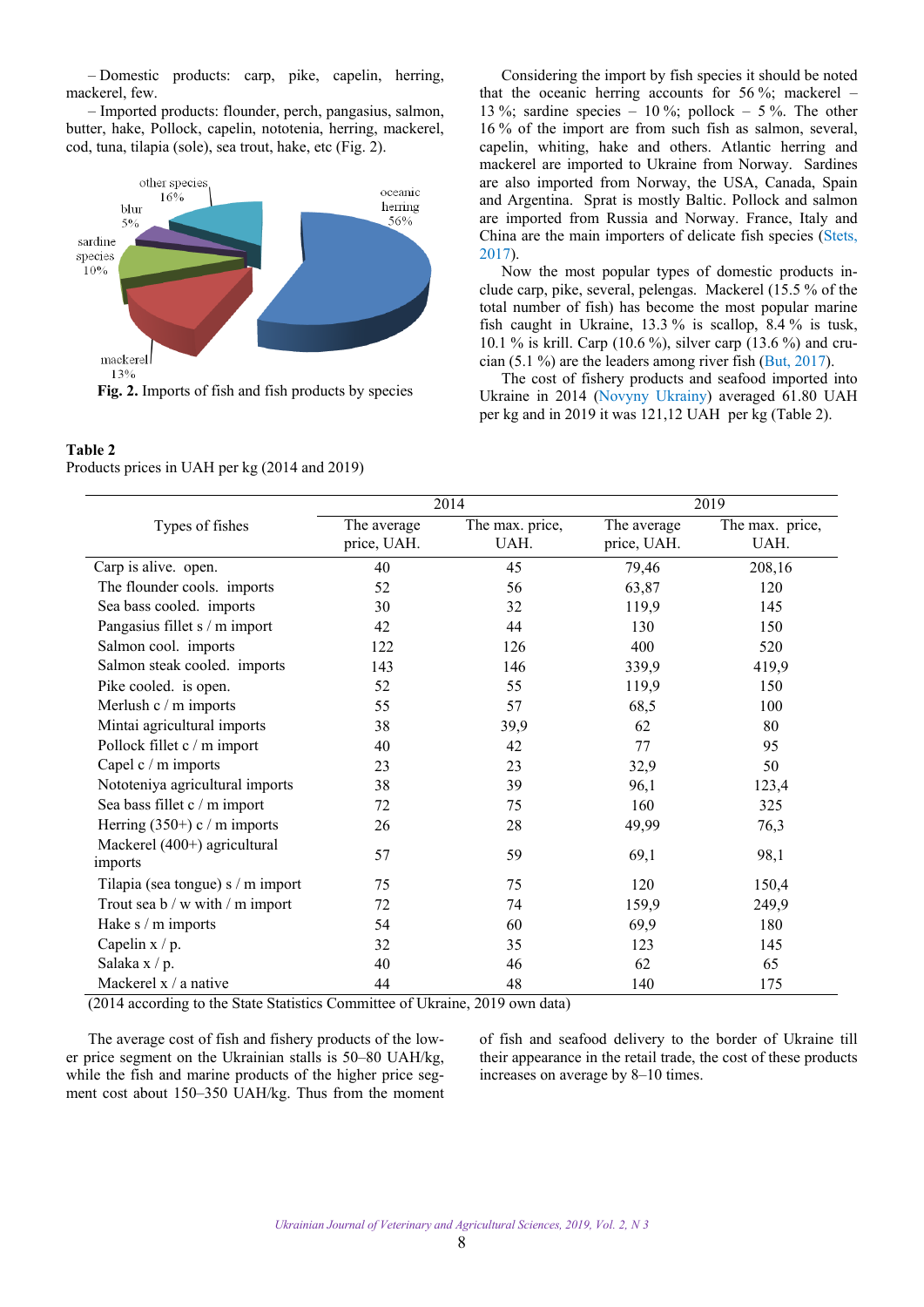<span id="page-3-0"></span>

**Fig. 3.** Comparison of average prices for fish products in UAH per kg in 2014 and 2019 (2014 according to the State Statistics Committee of Ukraine, 2019 own data)

As can be seen from Fig. 3 the average prices for all fishery products in Ukraine have increased significantly. Comparing the average prices in 2014 and 2019 it can be noted that salmon chilled (328 %), salmon steak (238 %), pike chilled (231 %), sea bass (222 %), trout (221%) and mackerel (318%) have risen most in price.

Fish prices in 2014 compared to 2019 increased 3–4 times and now continue to grow rapidly. Such a rapid growth is explained by an unstable economic and political situation in the country as well as by inflation, which amounted to 12–14 % during this period.

Consequently consumption of fish in Ukraine remains a problem. The residents of the country eat half as much fish as the European average, and fish and fishery products are generally inaccessible to the most segments of the population.

### **4. Conclusions**

The state of a fish market in Ukraine is affected by an unstable economic and political situation in the country, low solvency of the population, corruption and high debt of the enterprises.

In Ukraine the tendency to decrease the volume of fish products consumption by the population of Ukraine is observed annually (the Ukrainian eats only 14 kilograms of fish per year on average, but he must eat 20 or more kg), which is a consequence of the decline in fish catches and fishery production, deterioration of the main funds and insufficient financial support for the fishing industry.

Ukraine currently imports about 90 % of fish. This situation is due to a lack of a specialized fleet, the processing industry, the quotas in neutral waters and poaching.

The cost of Ukrainian fish is higher than the import price, so the products lose their competitiveness.

A pricing strategy is mainly related to a price reduction. Realization of this direction can be fully achieved only with the active participation of the state and through financing the various spheres of fishery enterprises activity.

Considerable investments and time are required to solve all the problems, but today there are shifts for the better in the development of the fishing industry of Ukraine and with the support of the state the fishing industry will become one of the most powerful industries in the agrarian complex of Ukraine.

### **References**

[Ahrarni novyny ta operatyvna statystyka \[Elektronnyi resurs\]](http://agroua.net)  Rezhym dostupu: [http://agroua.net](http://agroua.net/) (in Ukrainian).

- But, O. **(**2017). Svit produktiv [Elektronnyi resurs] Rezhym dostupu: [http://uifsa.ua/uk/news/news-of-ukraine/fish-market](http://uifsa.ua/uk/news/news-of-ukraine/fish-market-survey-for-magazine-world-of-products)[survey-for-magazine-world-of-products](http://uifsa.ua/uk/news/news-of-ukraine/fish-market-survey-for-magazine-world-of-products) (in Ukrainian).
- COFI: FT/XVI/2017/2 (2017). [Jelektronnyj resurs] Rezhym dostupu: [http://docplayer.ru/77598012-Komitet-po-rybnomu](http://docplayer.ru/77598012-Komitet-po-rybnomu-hozyaystvu.html)[hozyaystvu.html](http://docplayer.ru/77598012-Komitet-po-rybnomu-hozyaystvu.html) (in Russian).
- [Demchuk, O. V., & Dracheva, M. V. \(2013\). Sovremennoe](http://nbuv.gov.ua/UJRN/rgu_2013_5_10)  sostojanie rybnoj otrjasli i perspektivy razvitija rynka rybnoj produkcii v Ukraine. Rybne hospodarstvo Ukrainy, 5, 47–51. Rezhym dostupu: [http://nbuv.gov.ua/UJRN/rgu\\_2013\\_5\\_10](http://www.irbis-nbuv.gov.ua/cgi-bin/irbis_nbuv/cgiirbis_64.exe?I21DBN=LINK&P21DBN=UJRN&Z21ID=&S21REF=10&S21CNR=20&S21STN=1&S21FMT=ASP_meta&C21COM=S&2_S21P03=FILA=&2_S21STR=rgu_2013_5_10) (in Russian).

*Ukrainian Journal of Veterinary and Agricultural Sciences, 2019, Vol. 2, N 3*